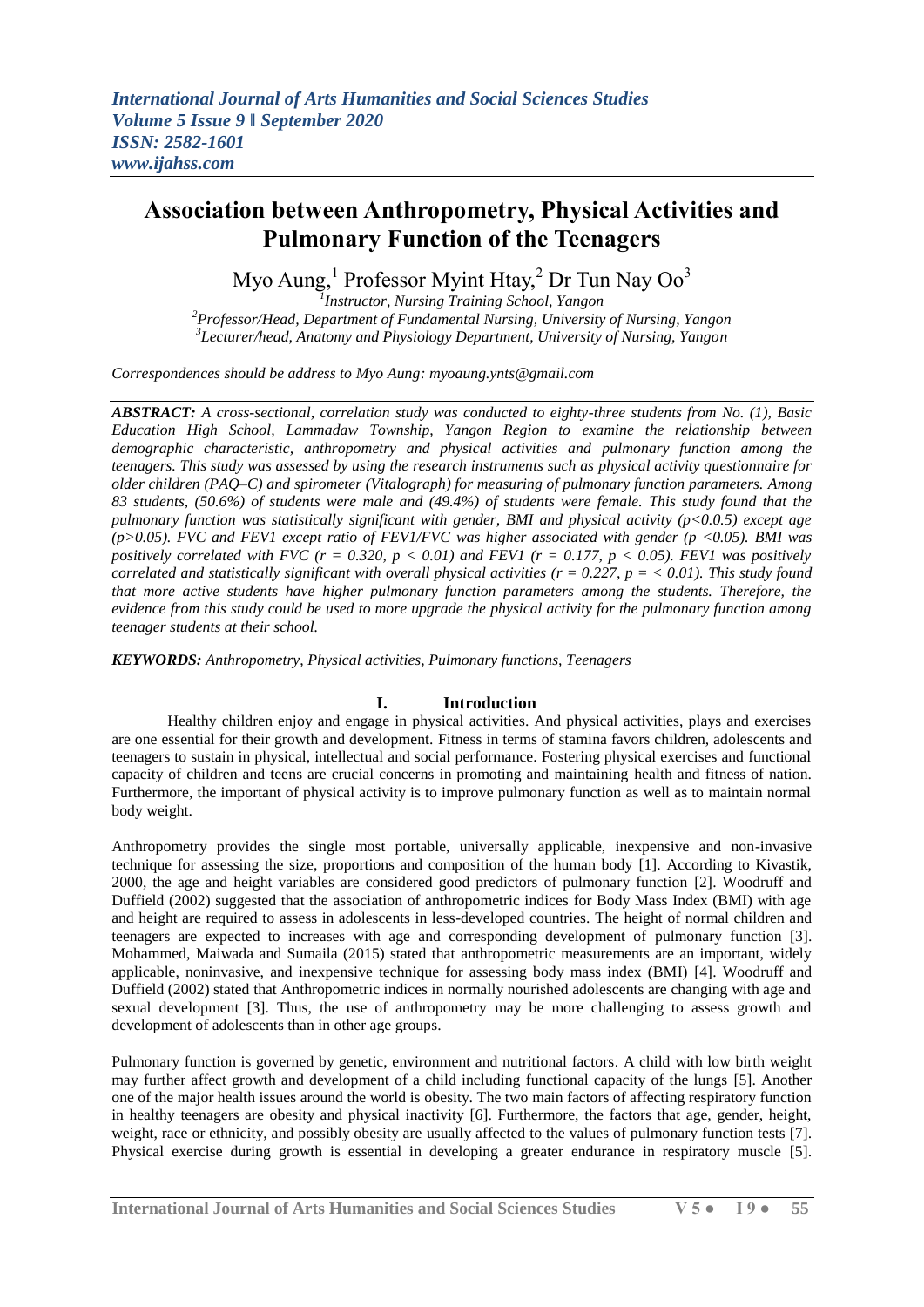Therefore, all of the teenagers need to do regular physical activities in their daily life to improve lung function as well as their health.

School Health Division is an essential part of Department of Public Health as well as school health nurse is a critical part of community health nurse. Teenagers group is part of the target in the Youth Health and Development Programme which strengthen linkages with other strategic plans such as reproductive health, food and nutrition, drug and substance abuse control, and HIV/STIs and so on [8]. These health promotion activities are focused to promote students' health. In addition, the education sector plays ownership role and the other sector provides support in nutrition promotion and food safety, and sports and physical activities [9]. Navcoya (2014) stated that "school health programme can be one of the most cost-effective investments [10] and WHO promotes it as a strategic means to prevent important health risks among youths."

Priority actions had been developed in National Health Plan (2011-2016) to prevent, control and reduce disease, disability and premature deaths from chronic non-communicable diseases and conditions. In Myanmar, according to the priority of leading cause of morbidity and mortality in 2011, the priority reveals an acute upper respiratory infection at 8<sup>th</sup> [8]. According to Yangon General Hospital annual report, the majority of infection of the respiratory system with patients were admitted between 2015 and 2016: the numbers of patients with ARI were 59 cases, the numbers of patients with asthma were 131 cases, and the numbers of patients with COPD were 545 in 2015 respectively. The numbers of patients with ARI were 262 cases, the numbers of patients with asthma were 187 cases, and the numbers of patients with COPD were 831 in 2016 respectively [11]. By reviewing of annual statistical report, the numbers of patients with respiratory tract diseases have dramatically increased in Myanmar annually.

One of the major NCDs includes chronic respiratory disorders. Among NCDs, it is stress related asthma that prevails among the teenagers in developed countries whereas asthma becomes a common disease worldwide. Prevalence of asthma was higher among children than adult between 2008 and 2010. Asthma prevalence increased (8.4%, 2.57 million) in 2010 compared to 7.3% in 2001 [12]. Chronic Obstructive Pulmonary Disease (COPD) is the third leading causes of death in the US [13]. Clinical diagnosis was based on a characteristic pattern of symptoms. Diagnosis of asthma ought to rely on a careful history followed by spirometry in practice [2]. In this study would be a trail to find out the relationship between the pulmonary function and BMI groups, and pulmonary functions results and physical activities of the teenagers. And then, the findings from this study could be used to build effective intervention efforts to improve pulmonary function for the Union Republic of Myanmar population and reduce disparities in lung function among teenagers. Furthermore, the purpose of this study aimed to describe the association between anthropometry, physical activities and pulmonary function of the teenagers. It is also hoped that the finding of this study will have to apply in further study by using basic data of respiratory function variables.

# **II. Methodology**

*2.1. Study Design.* A cross-sectional, correlation study design was used to study the association between anthropometry, physical activities and pulmonary function of the teenagers.

*2.2. Study Area.* This study was conducted at the No. (1), Basic Education High School, Lammadaw Township, Yangon Region.

*2.3. Sample Size.* The formula of Daniel (1999) was used to obtain the sample size [14]. The study population was all of the teenager students between the 12 years and 15 years of age including both genders. For Inclusion Criteria, the teenager students were with the permission of their parents to participate in this study. For Exclusion Criteria, the students, who had history of respiratory symptoms within two weeks such as cough or sore throat, etc., were excluded in this study.

The required numbers of sample population 83 students were selected from the total students (214) by using simple random sampling method such as lottery method. There were total teenagers' students (214) who are attending at grade eight, nine, and ten of No. (1), Basic Education High School (B.E.H.S), Lammadaw, Yangon region. As (214) students are eligible, informed consent forms were sent to their parents via each student. Only (153) informed consent were obtained. 83 students were selected among the (153) students. Students who were absent on the day of data collection were deleted.

*2.4. Data Collection Method and Procedure.* Face to face interview was done by investigator by using questionnaires of physical activities for older children (PAQ-C). Then, weight and height were measured by the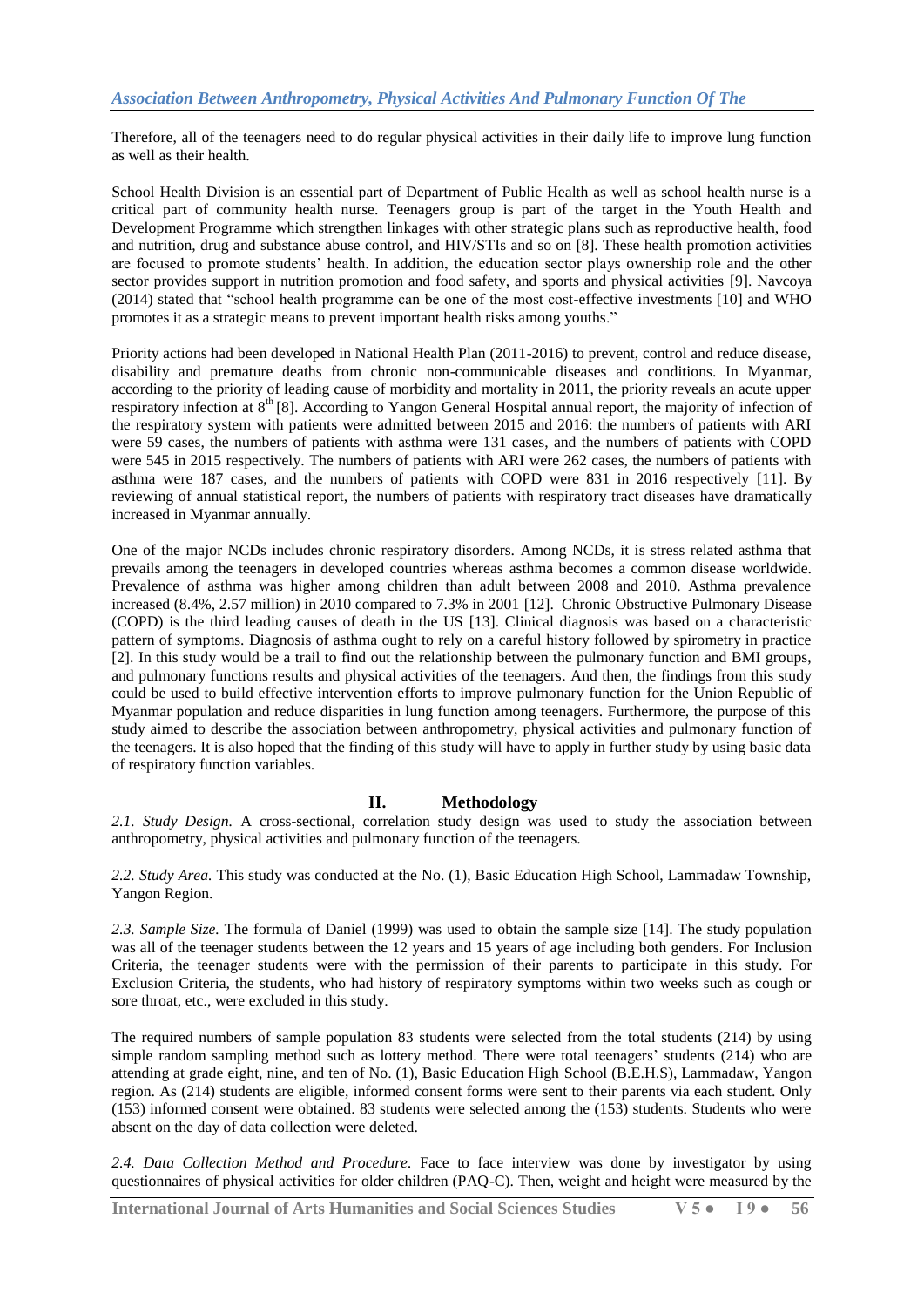investigator. Standing height was measured and recorded to the nearest 0.1 cm using a calibrated stadiometer of each student. Weight was measured and recorded to the nearest 0.1 kg in school clothing without footwear. BMI of each teenager was calculated. BMI of the teenagers were categorized into underweight ( $\leq$ 18.5 Kg/m<sup>2</sup>), normal weight (18.5–24.9 Kg/m<sup>2</sup>), overweight (25–29.9 Kg/m<sup>2</sup>) and obesity ( $\geq$ 30 Kg/m<sup>2</sup>) based on WHO classification (WHO, 2017). The research was conducted from February to September, 2017.

It was conducted in the morning in Assembly Hall of this school by using spirometer (Vitalograph) comprised 3-Liter Precision Syringe (Air Syringe) and In2itive device and PC, MODEL 2040, Ireland.. Pulmonary function measurements included: forced vital capacity (FVC), forced expiratory volume in 1 second (FEV1), and the ratio of FEV1 and FVC, in addition to the automatic evaluation done by the software device. Johnson and Theurer (2014) were defined that FVC, FEV1 and ratio of FEV1/FVC % predicted value for children from 5 to 18 years old were described as normal value of FVC and FEV1 % predicted value were more than 80 % predicted and normal value of ratio of FEV1/FVC % predicted value was more than 85 [15]. In this study, the % predicted value of FVC, FEV1 and ratio of FEV1/FVC were divided into three categories: equal and less than 97 % predicted value, 80 to 120 % predicted value, and equal and more than 121 % predicted value.

Each student was asked to involve in the test until three satisfactory measurements in reference to result illustrated on computer screen. According to ATS guidelines, three acceptable tests were obtained, recorded the best value by the spirometric software. All lung function values were sent to and reviewed by a respirologist (chest physician) for acceptability of the test. 40 students were tested for second round after reviewed by the chest physician. PFTs take approximately 15 minutes for adults, 15 to 30 minutes for children according to Johnson and Theurer (2014) and it was considered in pulmonary function test of the students. Students under the study took 10 to 30 minutes for successful measurement [15].

To ensure reliability and validity of the Questionnaires (PQA-C) and spirometer were tested among the 20 students in the grade eight of No. (4), Basic Education High School, AhLone Township, Yangon region. In this study, content validity of the questionnaire was 0.99 and reliability test was acceptable for both genders. Male was 0.80 and female was 0.83.

*2.5. Data Analysis.* Data entry and statistical analysis was done by using the Statistical Package for Social Sciences Software, SPSS version 16.0. For continuous data, mean and standard deviation were calculated and frequency and percentages were identified for categorical data. The association between demographic characteristic (age and gender) and pulmonary function of the teenagers was calculated by using Fisher's Exact test and Chi-Square test. The relationships between BMI and pulmonary function of the teenagers, and the relationships between physical activity and pulmonary function of the teenagers by Spearman's r were calculated. Burns and Grove (2009) were defined as the strength of the correlation such as  $r < 0.3$  is considered as weak linear relationship, 0.3 to 0.5 is considered as moderate linear relationship  $r > 0.5$  is considered as strong linear relationship. Significance was accepted for values of  $p < 0.05$  in all tests [16].

# **III. Results**

*3.1. Demographic Characteristics of the Teenagers.* A total of 83 teenagers under study including both genders as well as their age with youngest was 12 years old and the oldest was 15 years old. The commonest age of the respondents was 12 years that accounted for 45.78% (n=38), the lowest age of the respondents was 15 years that accounted for  $3.61\%$  (n=3), and medium age was thirteen years that accounted for  $19.28\%$  (n=16) and fourteenth years group accounted for 31.33% (n=26). Among them, 42 (50.60%) respondents were males and 41 (49.4%) respondents were female. Teenagers in this study comprised the students from grade eight (48.19%, n=40), from grade nine  $(13.25\%, n=11)$ , and from grade ten  $(38.56\%, n=32)$  as shown in Table 1.

*3.2. Anthropometry of the Teenagers.* Body mass index (BMI) of the teenagers under study was varied as they varied in weight and height was described that the maximum height was 173 cm and the minimum height was 131 cm among the study population. Mean height was 153.72 and SD was 9.986. Additionally, the weight (Kg) of the respondents among study population varied from the lowest 26 Kg to the highest 97 Kg. Mean and SD were 45.40 and 13.765 respectively. Body mass index (BMI) of the respondents revealed that 43 students (51.81%) were found as underweight ( $\leq$ 18.5 Kg/m<sup>2</sup>), 34 students (40.96%) were found as normal weight (18.5– 24.9 Kg/m<sup>2</sup>), 4 students (4.82%) were found to be overweight (25–29.9 Kg/m<sup>2</sup>), and 2 students (2.41%) were found as obesity ( $\geq$ 30 Kg/m<sup>2</sup>). The minimum BMI was 12.38 Kg/m<sup>2</sup> and maximum BMI was 33.22 Kg/m<sup>2</sup> in reference to the World Health Organization cutoff value indicated in Table 2.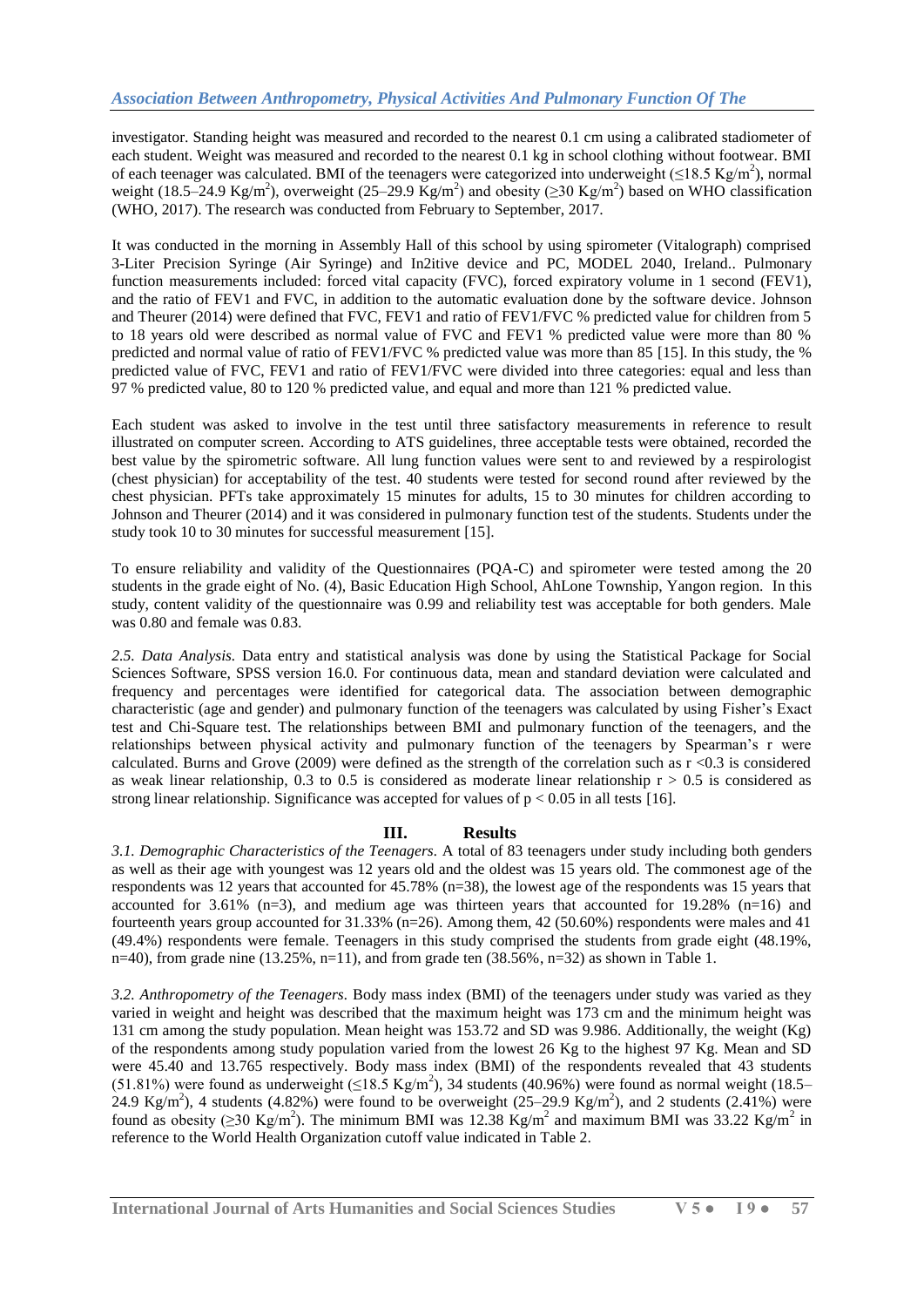|        |          | <b>No of Students</b> | Percentage $(\% )$ |
|--------|----------|-----------------------|--------------------|
|        | 12 years | 38                    | 45.78              |
|        | 13 years | 16                    | 19.28              |
| Age    | 14 years | 26                    | 31.33              |
|        | 15 years | 3                     | 3.61               |
|        | Male     | 42                    | 50.60              |
| Gender | Female   | 41                    | 49.40              |
|        | Eight    | 40                    | 48.19              |
| Grade  | Nine     | 11                    | 13.25              |
|        | Ten      | 32                    | 38.56              |

TABLE 1: Demographic Characteristics of the Teenagers (n=83)

|                                        | <b>Mean</b> | <b>Standard</b><br><b>Deviation</b> | <b>Minimum</b> | <b>Maximum</b>     |  |  |
|----------------------------------------|-------------|-------------------------------------|----------------|--------------------|--|--|
| Height (cm)                            | 153.72      | 9.986                               | 131<br>173     |                    |  |  |
| Weight $(Kg)$                          | 45.40       | 13.765                              | 26             | 97                 |  |  |
| Body mass index (BMI) of the Teenagers |             |                                     |                |                    |  |  |
|                                        |             | <b>No of Students</b>               |                | Percentage $(\% )$ |  |  |
| Underweight $( \leq 18.5)$             | 51.81<br>43 |                                     |                |                    |  |  |
| Normal weight $(18.5-24.9)$            |             | 34                                  | 40.96          |                    |  |  |
| Overweight $(25-29.9)$                 |             | 4                                   | 4.82           |                    |  |  |
| obesity $(\geq 30)$                    |             | ↑                                   | 2.41           |                    |  |  |

TABLE 2: Height and Weight, and Body mass index (BMI) distribution of the Teenagers (n=83)

*3.3. Pulmonary Function of the Teenagers.* Pulmonary function of the teenagers in terms of spirometric parameters (FVC, FEV1, and ratio of FEV1/FVC % predicted value) was described as Mean, SD, Minimum and Maximum. FVC revealed that 8 students (9.64 %) were found to be equal and less than 79; 68 students (81.93%) were found to be between 80 and 120; and 7 students (8.43%) were found to be equal and more than 121 among the respondents respectively. FEV1 revealed that (32.53%, 27 students) was found to be equal and less than 79 and equal and more than 121, and (60.24 %, 50 students) was found to be between 80 and 120 among respondents respectively. The ratio of levels FEV1/FVC of the respondents revealed that 4 students (4.82%) were found to be equal and less than 79, 79 students (95.18%) were found to be between 80 and 120, and no student was found to be equal and more than 121 among respondents.

Spirometric parameters among eighty-three respondents revealed that the highest % predicted value of FVC was one hundred and thirty-seven, and the lowest % predicted value of FVC was sixty-five. Mean and SD of FVC was 93.25 and 13.779. In addition, the maximum of FEV1 was one hundred and twenty-eight, the minimum of FEV1 was fifty-four, its' mean was 86. 23 and SD was 15. 422. And, the highest % predicted value of FEV1/ FVC ratio was one hundred and five, the lowest was seventy, mean was 92.52 and SD was 6.938 as summarized Table 3.

The levels of FVC of the respondents revealed that 8 students (9.64 %) was found to be equal and less than 79, 68 students (81.93 %) was found to be between 80 and 120, and 7 students (8.43%) was found to be equal and more than 121. In addition, levels of FEV1 showed that 27 students (32.53 %) were found to be equal and less than 79, 50 students (60.24 %) were found to be between 80 and 120, and 6 students (7.23 %) were found to be equal and more than 121 of FEV1. Furthermore, the levels of the ratio of FEV1/FVC of the respondents indicated that 4 students (4.82 %) were found in equal and less than 79, 79 students (95.18 %) were found between 80 and 120. However, no student was found to have equal and more than 121 of ratio of FEV1/FVC among respondents as summarized Table 4.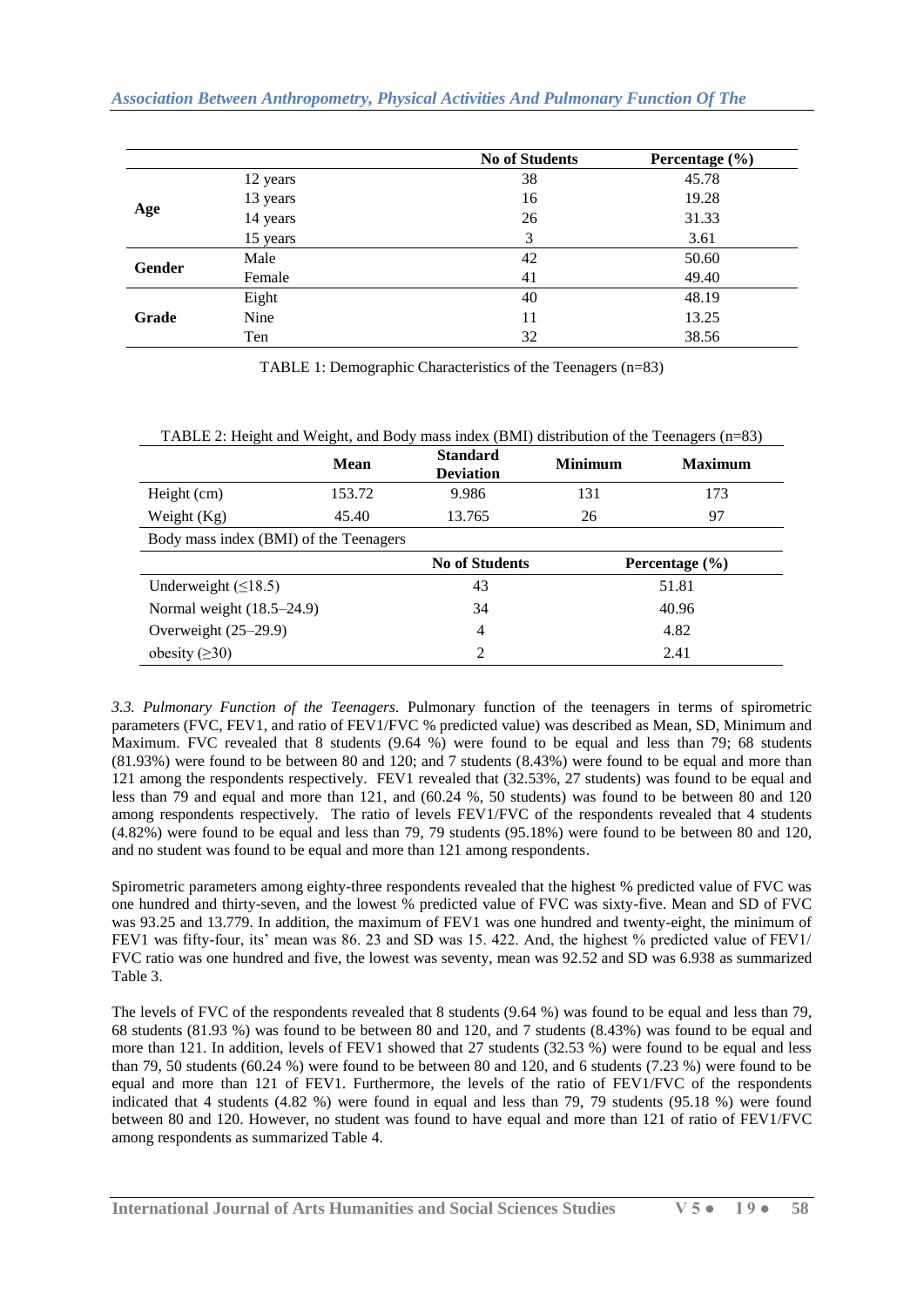|                                             | Levels of % predicted value |               |            |  |  |  |  |
|---------------------------------------------|-----------------------------|---------------|------------|--|--|--|--|
|                                             | ~10                         | $80 - 120$    | >121       |  |  |  |  |
| <b>FVC</b>                                  | $8(9.64\%)$                 | 68 (81.93%)   | 7(8.43%)   |  |  |  |  |
| FEV <sub>1</sub>                            | 27(32.53%)                  | $50(60.24\%)$ | 27(32.53%) |  |  |  |  |
| FEV1/FVC                                    | $4(4.8\%)$                  | 79 (95.18%)   | -          |  |  |  |  |
| Levels of the Pulmonary Function parameters |                             |               |            |  |  |  |  |

TABLE 3: Level of Pulmonary Function parameters among the Teenager (n=83)

|                  | % Predicted Value |        |                |                |  |  |
|------------------|-------------------|--------|----------------|----------------|--|--|
|                  | <b>Mean</b>       | SD     | <b>Minimum</b> | <b>Maximum</b> |  |  |
| <b>FVC</b>       | 93.25             | 13.779 | 65             | 137            |  |  |
| FEV <sub>1</sub> | 86.23             | 15.422 | 54             | 128            |  |  |
| FEV1/FVC ratio   | 92.52             | 6.938  | 70             | 105            |  |  |

TABLE 4: Levels of Force Vital Capacity (FVC), Forced Expiratory Volume at the 1<sup>st</sup> second (FEV1), and, FEV1/FVC ratio of the Teenagers (n=83)

| Levels of % predicted value                                   | <b>No of Students</b> | Percentage $(\% )$ |
|---------------------------------------------------------------|-----------------------|--------------------|
| Levels of Force Vital Capacity (FVC)                          |                       |                    |
| Equal and less than 79                                        | 8                     | 9.64               |
| Between 80 and 120                                            | 68                    | 81.93              |
| Equal and more than 121                                       |                       | 8.43               |
| Levels of Forced Expiratory Volume at the $1st$ second (FEV1) |                       |                    |
| Equal and less than 79                                        | 27                    | 32.53              |
| Between 80 and 120                                            | 50                    | 60.24              |
| Equal and more than 121                                       | 6                     | 7.23               |
| Levels of FEV1/FVC ratio                                      |                       |                    |
| Equal and less than 79                                        | 4                     | 4.82               |
| Between 80 and 120                                            | 79                    | 95.18              |
| Equal and more than 121                                       |                       |                    |

*3.4. Physical Activities of the teenagers.* During the past seven days, the respondents had leisure time for physical activity: skipping, swimming, walking for exercises, bicycling, jogging or running, aerobics, dancing, football, badminton, volleyball, and basketball. Almost one in five students did skipping last week. 13 students (15.66%) skipped 1-2 times, 3 students (3.61%) skipped 7 or more times and 1 student (1.20%) did skipping 3-4 times last week. 66 students (80.5%) did not skipping at all. Swimming was found 1-2 times among 3 students (3.61%), 3-4 times among another 3 students (3.61%), 7 or more times in 2 students (2.41%) and 75 students (90.0%) did not swim at all last week.

The respondents had walking for exercises of 1-2 times by 14 students (16.87%), 3-4 times by 14 students (16.87%), 5-6 times by 12 students (14.46%), and 7 times or more by 23 students (27.71%). 20 students accounted for 24% among respondents who did not do for it. Nearly more than one fourth of the students were done walking for exercises 7 times or more. For bicycling of 1-2 times by 6 students (7.23%), 3-4 times by 7 students (8.43%), 5-6 times by 1 student (1.20%), and 7 times or more by 8 students (9.64%). 61 students accounted for (73.2%) was not bicycling among respondents. Jog or run 1-2 times by 21 students (25.30%), jog or run 3-4 times by 19 students (22.89%), jog or run 5-6 times by 3 students (3.61%), and jog or run 7 times or more by 4 students (4.82%). One fourth of the respondents were done jogging or running of 1-2 times. 36 students (43.2%) did not Jog or run among respondents.

Physical activity for aerobics of 1-2 times by 4 students (4.82%), 3-4 times by 2 students (2.41%), and 5-6 times were 1 student (1.20%). 76 students (91.2%) did not account for it as well as aerobic of 7 times or more was not done among study respondents. Dance 1-2 times by 21 students (25.30%), dance 3-4 times by 5 students (6.02%), dance 5-6 times by 3 students (3.61%), and dance 7 times or more by 6 students (7.23%). 48 students (57.6%) did not dance among respondents. On the other hand, one fourth of the respondents did dancing 1-2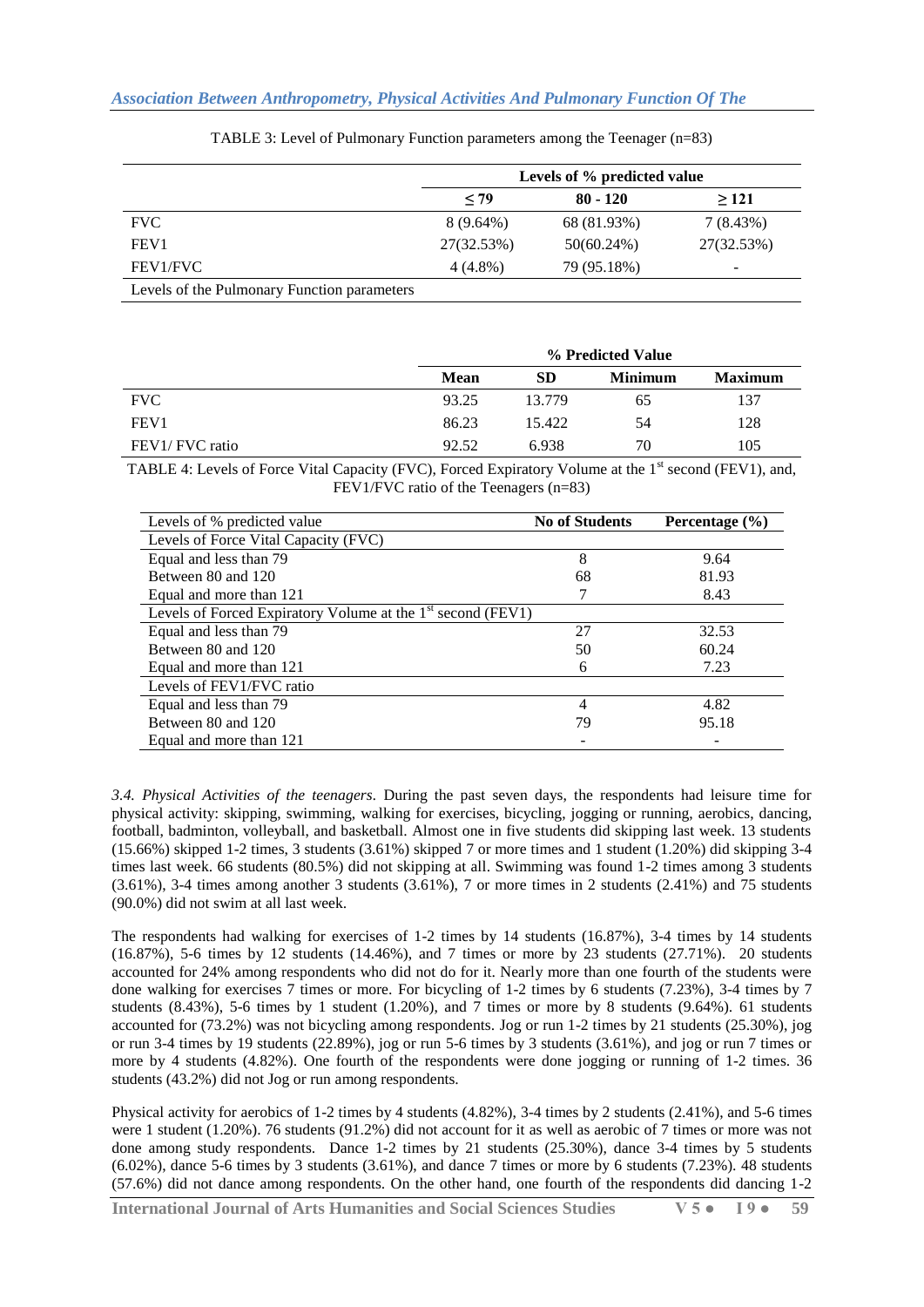times. For football of 1-2 times by 11 students (13.25%), 3-4 times by 9 students (10.84%), 5-6 times by 9 students (10.84%), and 7 times or more by 10 students (12.05%). Football was not done by 44 students that accounted for 52.8% among students.

For badminton of 1-2 times were 5(6.02%), 3-4 times were 4(4.82%), 5-6 times were 2(2.41%), and 7 times or more were 1(1.20%). 71 students (85.2%) did not play badminton among students. 82 students accounted for 98.4% of volleyball did not play. There were no students played for 1-2 times, 3-4 times, and 5-6 times among 83 students. On the other hand, one student (1.20%) played to volleyball for 7 or more time. 81 students accounted for 97.2% who did not play basketball as well as did not play for 5-6 times, and 7 or more time among 83 students. However, basketball was played for 1-2 times by one student (1.20%). and another 3-4 times were played by one student (1.20%). Finally, this table shows the physical activity for other sports was not done among study respondents totally as summarized Table 5.

|                        | 1-2 times                    |       | 3-4 times      |       | 5-6 times      |               | 7 times or more   |       |
|------------------------|------------------------------|-------|----------------|-------|----------------|---------------|-------------------|-------|
| <b>Types of Sports</b> | $\mathbf n$                  | $\%$  | $\mathbf n$    | $\%$  | n              | $\frac{6}{9}$ | n                 | $\%$  |
| Skipping               | 13                           | 15.66 | 1              | 1.20  |                |               | 3                 | 3.61  |
| Swimming               | 3                            | 3.61  | 3              | 3.61  |                |               | $\overline{2}$    | 2.41  |
| Walking for exercise   | 14                           | 16.86 | 14             | 16.87 | 12             | 14.46         | 23                | 27.71 |
| Bicycling              | 6                            | 7.23  | 7              | 8.43  | 1              | 1.20          | 8                 | 9.64  |
| Jogging or running     | 21                           | 25.30 | 19             | 22.89 | 3              | 3.61          | $\overline{4}$    | 4.82  |
| Aerobics               | $\overline{4}$               | 4.82  | $\overline{2}$ | 2.41  | 1              | 1.20          | $\qquad \qquad -$ |       |
| Dance                  | 21                           | 25.30 | 5              | 6.02  | 3              | 3.61          | 6                 | 7.23  |
| Football               | 11                           | 13.25 | 9              | 10.84 | 9              | 10.84         | 10                | 12.05 |
| <b>Badminton</b>       | 5                            | 6.02  | $\overline{4}$ | 4.82  | $\overline{2}$ | 2.41          | 1                 | 1.20  |
| Volleyball             | $\qquad \qquad \blacksquare$ |       | -              |       |                |               | 1<br>-            | 1.20  |
| <b>Basketball</b>      | 1                            | 1.20  | 1              | 1.20  |                |               | -                 | ۰     |
| Others                 |                              |       |                |       |                |               |                   |       |

TABLE 5: Teenagers' Levels of Engagement in Leisure Time Activities (n=83)

*3.5. Association between Demographic characteristics (age and gender) and pulmonary functions of the teenagers.* Fisher's Exact Test was carried out to analyze the association between ages and pulmonary function (FVC, FEV1, and ratio of FVC and FEV1 % predicted value) of the teenagers. the level of FVC for ages categories of respondents indicated that among 12 years old students, 3 students (3.61 %) were found in equal and less than 79 of FVC, 33 students (39.76 %) were found in 80 to 120 of FVC, 2 students (2.41 %) were found in equal and more than 121 of FVC. Moreover, it was found that among 13 years old students, 3 students (3.61 %) were found in equal and less than 79 of FVC, 13 students (15.66 %) were found in 80 to 120 of FVC. However, there were no students found in equal and more than 121 of FVC among 13 years old students. Furthermore, it was found that among 14 years old students, 2 students (2.41%) were found in equal and less than 79 of FVC, 20 students (24.10 %) were found in 80 to 120 of FVC, 4 students (4.82 %) were found in equal and more than 121of FVC. In addition, it was showed that among 15 years old students, 1 student (1.2 %) was found in equal and less than 79 of FVC, 2 students (2.41%) were found in 80 to 120 of FVC, 1 student (1.2 %) was found in equal and more than 121 of FVC. Among 12, 13, 14 and, 15 years old students, 9 students (10.84) %) had equal and less than 79 of FVC. There was, however, no statistically significant association between ages and FVC with  $p = 0.248$ .

The level of FEV1 for ages categories of respondents indicated that among 12 years old students, 12 students (14.46%) were found in equal and less than 79 of FEV1, 24 students (28.91%) were found in 80 to 120 of FEV1, 1 student (1.2 %) was found in equal and more than 121of FVC. Moreover, it was found that among 13 years old students, 9 students (10.84 %) were found in equal and less than 79 of FEV1, 7 students (8.43%) were found in 80 to 120 of FEV1. However, there were no students found in equal and more than 121of FEV1 by 13 years. Furthermore, it was found that among 14 years old students, 6 students (7.23 %) were found in equal and less than 79 of FEV1, 16 students (19.23 %) were found in 80 to 120 of FVC, 4 students (4.82 %) was found in equal and more than 121of FEV1. In addition, it was found that among 15 years old students, 2 students (2.41%) were found in 80 to 120 of FEV1, 1 student (1.2 %) was found in equal and more than 121 of FEV1. There was no student showed equal and less than 79 of FEV1 among 15 years old students whereas 27 students (32.53 %)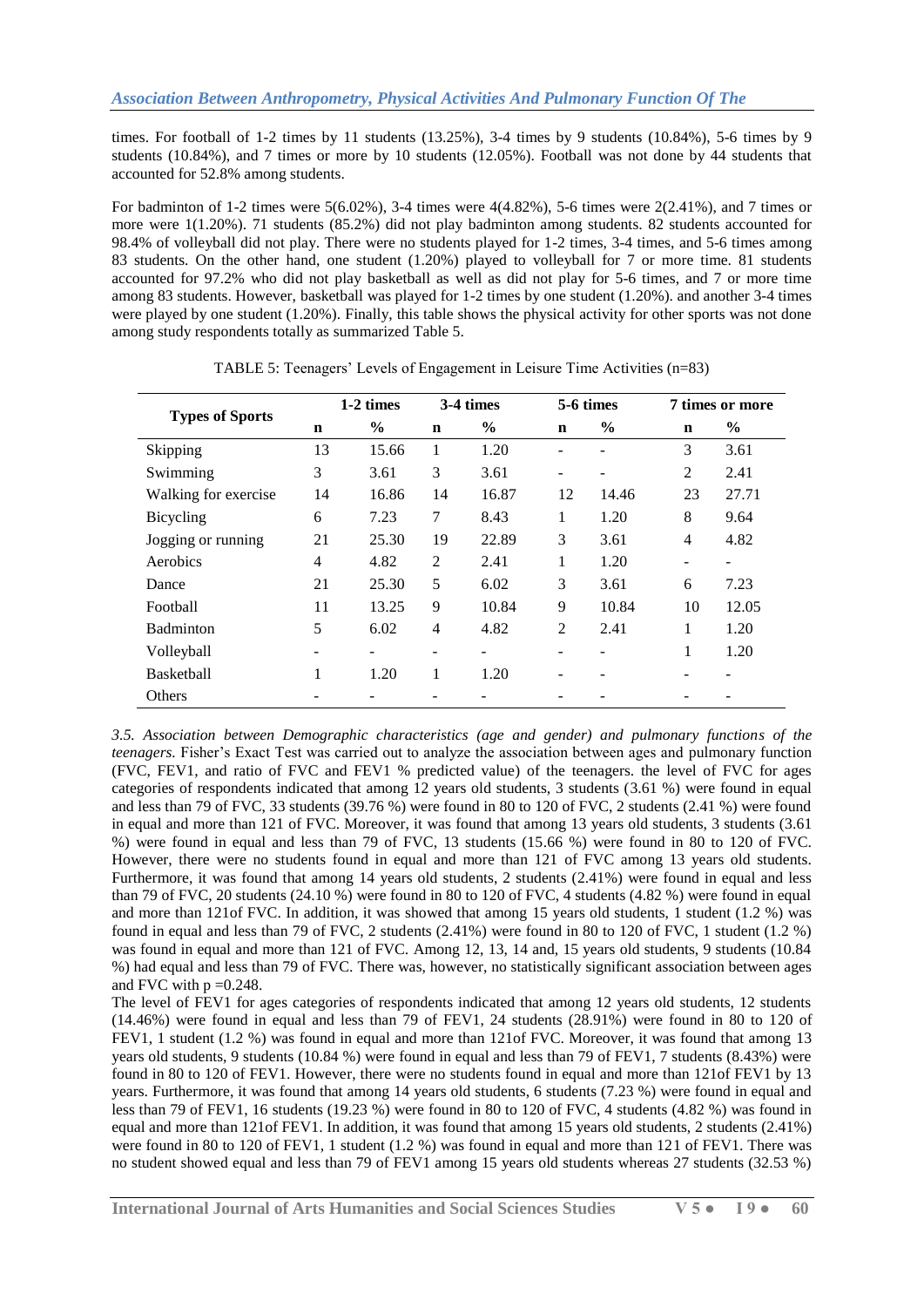had equal and less than 79 of FEV1 among 12, 13, and 4 years old students. There was, however, no statistically significant association between ages and FVC with  $p = 0.085$ .

The level of the ratio of FEV1/FVC for ages categories of respondents indicated that among 12 years old students, 1 student (14.46%) was found in equal and less than 79 of the ratio of FEV1/FVC, 37 students (44.58) %) were found in 80 to 120 of the ratio of FEV1/FVC, Moreover, it was found that among 13 years old students, 2 students (2.41 %) were found in equal and less than 79 of the ratio of FEV1/FVC, 14 students (16.87 %) were found in 80 to 120 of the ratio of FEV1/FVC. Furthermore, it was found that among 14 years old students, 1 student (1.2 %) was found in equal and less than 79 of ratio of FEV1/FVC, 25 students (30.12 %) were found in 80 to 120 of ratio of FEV1/FVC. In addition, it was found that among 15 years old students, only 3 students (3.61%) were found in 80 to 120 of FEV1. Present study was found that from 12 to 14 years, 4 students (4.82 %) were found in equal and less than 79 of ratio of FEV1/FVC. On the other hand, there were no students showed equal and less than 79 of ratio of FEV1/FVC by 15 years. There was, however, no statistically significant association between ages and the ratio of FEV1/FVC with  $p = 0.416$  are summarized in Table 6.

Chi-Square test was carried out to analyze the association between gender and FVC, FEV1, and ratio of FEV1/FVC % predicted value of the teenagers. The level of FVC for gender categories of respondents indicate that one male student (1.20 %) was found in equal and less than 79 of FVC, 36 male students (43.37 %) were found in 80 to 120 of FVC, 3 male students (3.61 %) were found in equal and more than 121 of FVC. Furthermore, it was found that 7 female students (8.43 %) were found in equal and less than 79 of FVC, 32 female students (38.55 %) were found in 80 to 120 of FVC, 2 female students (2.41 %) were found in equal and more than 121 of FVC. Present study was found that both male and female had an equal and less than 79 of FVC. However, female had equal and less than 79 of FVC than male. There was statistically significant association between gender and FVC with  $p = 0.041$ .

The level of FEV1 for gender categories of respondents indicate that 9 male students (10.84 %) were found in equal and less than 79 of FVC, 29 male students (34.93 %) were found in 80 to 120 of FEV1, 4 male students (4.82 %) were found in equal and more than 121 of FEV1. Furthermore, it was found that 18 female students (21.69 %) were found in equal and less than 79 of FEV1, 20 female students (24.10 %) were found in 80 to 120 of FEV1, 2 female students (2.41 %) were found in equal and more than 121 of FEV1. Present study was showed that both male and female had equal and less than 79 of FEV1. However, female had equal and less than 79 of FEV1 than male. There was statistically significant association between gender and FEV1 with  $p = 0.041$ .

The level of the ratio of FEV1/FVC for ages categories of respondents indicate that 42 male students (50.60 %) were found in 80 to 120 of ratio of FEV1/FVC. However, there was no male students showed equal and less than 79 of ratio of FEV1/FVC. In addition, it showed that 4 female students (4.82%) were found in equal and less than 79 of ratio of FEV1/FVC, 37 female students (44.58 %) were found in 80 to 120 of ratio of FEV1/FVC. There was however no statistically significant association between gender and the ratio of FEV1/FVC with  $p = 0.069$  are summarized in Table 7.

|             |    |           |    | FVC % predicted value  |                              |                      |    |                |                |
|-------------|----|-----------|----|------------------------|------------------------------|----------------------|----|----------------|----------------|
|             |    | < 79      |    | 80 to 120              |                              | >121                 |    | <b>Total</b>   |                |
| <b>Ages</b> | N  | percent   | N  | percent                | N                            | percent              | N  | Percent        | <i>p</i> value |
| 12 years    | 3  | 3.61      | 33 | 39.76                  | 2                            | 2.41                 | 38 | 45.78          |                |
| 13 years    | 3  | 3.61      | 13 | 15.66                  | $\qquad \qquad \blacksquare$ |                      | 16 | 19.28          |                |
| 14 years    | 2  | 2.41      | 20 | 24.10                  | 4                            | 4.82                 | 26 | 31.32          | 0.248          |
| 15 years    | 1  | 1.2       | 2  | 2.41                   | 1                            | 1.2                  | 3  | 3.61           |                |
|             |    |           |    | FEV1 % predicted value |                              |                      |    |                |                |
|             |    | $\leq$ 79 |    | 80 to 120              |                              | >121<br><b>Total</b> |    |                |                |
| Ages        | N  | percent   | N  | percent                | N                            | percent              | N  | <b>Percent</b> | <i>p</i> value |
| 12 years    | 12 | 14.46     | 24 | 28.91                  | 1                            | 1.2                  | 38 | 45.78          |                |
| 13 years    | 9  | 10.84     | 7  | 8.43                   | ۰                            |                      | 16 | 19.28          | 0.085          |
| 14 years    | 6  | 7.23      | 16 | 19.23                  | 4                            | 4.82                 | 26 | 31.32          |                |

TABLE 6: Association between Ages and Pulmonary Functions (FVC, FEV1 and FEV1/FVC % predicted value) of the Teenagers (n=83)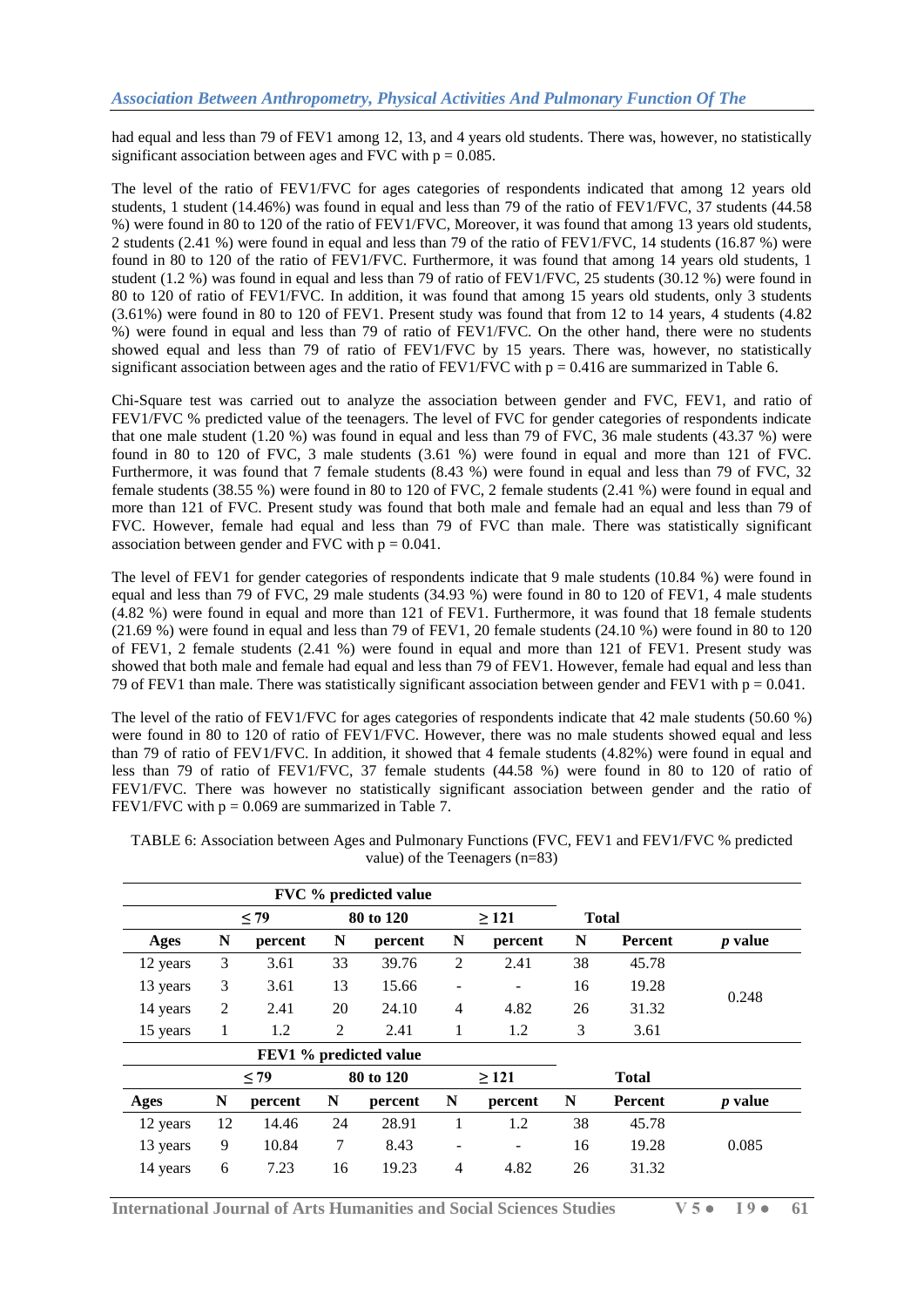| 15 years | $\overline{\phantom{a}}$            |         | 2  | 2.41      |   | 1.2     | 3  | 3.61         |                |  |  |
|----------|-------------------------------------|---------|----|-----------|---|---------|----|--------------|----------------|--|--|
|          | ratio of FEV1/FVC % predicted value |         |    |           |   |         |    |              |                |  |  |
|          |                                     | < 79    |    | 80 to 120 |   | >121    |    | <b>Total</b> |                |  |  |
| Ages     | N                                   | percent | N  | percent   | N | percent | N  | Percent      | <i>p</i> value |  |  |
| 12 years |                                     | 1.2     | 37 | 44.58     |   |         | 38 | 45.78        |                |  |  |
| 13 years | 2                                   | 2.41    | 14 | 16.87     |   | -       | 16 | 19.28        | 0.416          |  |  |
| 14 years |                                     | 1.2     | 25 | 30.12     |   |         | 26 | 31.32        |                |  |  |
| 15 years | $\overline{\phantom{a}}$            |         | 3  | 3.62      |   |         | 3  | 3.61         |                |  |  |

*Fisher's Exact Test*

TABLE 7: Association between Gender and Pulmonary Functions (FVC, FEV1 and FEV1/FVC % predicted value) of the Teenagers (n=83)

|                        |    |           |           | FVC % predicted value               |                      |            |                |    |              |                |                |
|------------------------|----|-----------|-----------|-------------------------------------|----------------------|------------|----------------|----|--------------|----------------|----------------|
|                        |    | < 79      |           | 80 to 120                           |                      | >121       |                |    | <b>Total</b> |                |                |
| Gender                 | N  | Percent   | N         | Percent                             | N                    |            | <b>Percent</b> | N  |              | <b>Percent</b> | <i>p</i> value |
| Male                   | 1  | 1.20      | 36        | 43.37                               | 3                    |            | 3.61           | 42 |              | 50.60          | 0.041          |
| Female                 | 7  | 8.43      | 32        | 38.55                               | 2                    |            | 2.41           | 41 |              | 49.40          |                |
| FEV1 % predicted value |    |           |           |                                     |                      |            |                |    |              |                |                |
|                        |    | $\leq$ 79 |           | 80 to 120                           |                      | $\geq$ 121 |                |    |              | <b>Total</b>   |                |
| Gender                 | N  | Percent   | N         | Percent                             | N                    |            | Percent        | N  |              | Percent        | <i>p</i> value |
| Male                   | 9  | 10.84     | 29        | 34.93                               | 4                    |            | 4.82           | 42 |              | 50.60          | 0.041          |
| Female                 | 18 | 21.69     | 20        | 24.10                               | $\overline{2}$       |            | 2.41           | 41 |              | 49.40          |                |
|                        |    |           |           | ratio of FEV1/FVC % predicted value |                      |            |                |    |              |                |                |
|                        |    | $<$ 79    | 80 to 120 |                                     |                      | $\geq$ 121 |                |    | <b>Total</b> |                |                |
| Gender                 | N  | Percent   | N         | <b>Percent</b>                      |                      | N          | Percent        |    | N            | Percent        | <i>p</i> value |
| Male                   |    |           | 42        | 50.60                               |                      |            |                |    | 42           | 50.60          | 0.069          |
| Female                 | 4  | 4.82      | 37        | 44.58                               |                      |            |                |    | 41           | 49.40          |                |
|                        |    |           |           |                                     | $\sim$ $\sim$ $\sim$ |            |                |    |              |                |                |

*Chi-Square*

*3.6. Relationship between BMI, Physical Activities and Pulmonary Functions (FVC, FEV1 and FEV1/FVC % predicted value) of the teenagers.* The correlation of BMI with pulmonary function parameter (FVC, FEV1, and the ratio of FEV1/FVC % % predicted value) indicated that the BMI of respondents had independent variables and FVC, FEV1, and the ratio of FEV1/FVC had dependent variables. Present study showed that FVC and FEV1 were positively significant correlation with BMI ( $r = 0.320$ ,  $p < 0.01$ ) and ( $r = 0.177$ ,  $p < 0.05$ ). Present study showed that the ratio of FEV1/FVC was negatively correlated with BMI There was, however, no statistically significant ( $r = -0.030$ ,  $p = 0.235$ ) as shown in Table 8.

The correlation of physical activities with pulmonary function parameters (FVC, FEV1 and FEV1/FVC % predicted value) of the respondents. The physical activities of the respondents were independent variables and pulmonary function parameters were dependent variables. Present study showed that FVC was positively correlated with scoring of leisure time physical activities. However, there was no statistically significant between scoring of leisure time physical activities and FVC ( $r = 0.166$ ,  $p > 0.05$ ). Furthermore, FEV1 was positively correlated with scoring of leisure time physical activities. However, there was no statistically significant between scoring of leisure time physical activities and FEV1 ( $r = 0.174$ ,  $p > 0.05$ ). The ratio of FEV1/FVC was positively correlated with scoring of leisure time physical activities. However, there was no statistically significant between scoring of leisure time physical activities and the ratio of  $FEV1/FVC$  ( $r = 0.147$ ,  $p > 0.05$ ).

Present study showed that FVC was positively significant correlation with very active and frequent  $(r =$ 0.226,  $p = 0.01$ ). In addition, FEV1 was positively significant correlation with very active and frequent ( $r =$ 0.270,  $p = < 0.01$ ). However, the ratio of FEV1/FEVC was not significantly correlation with very active and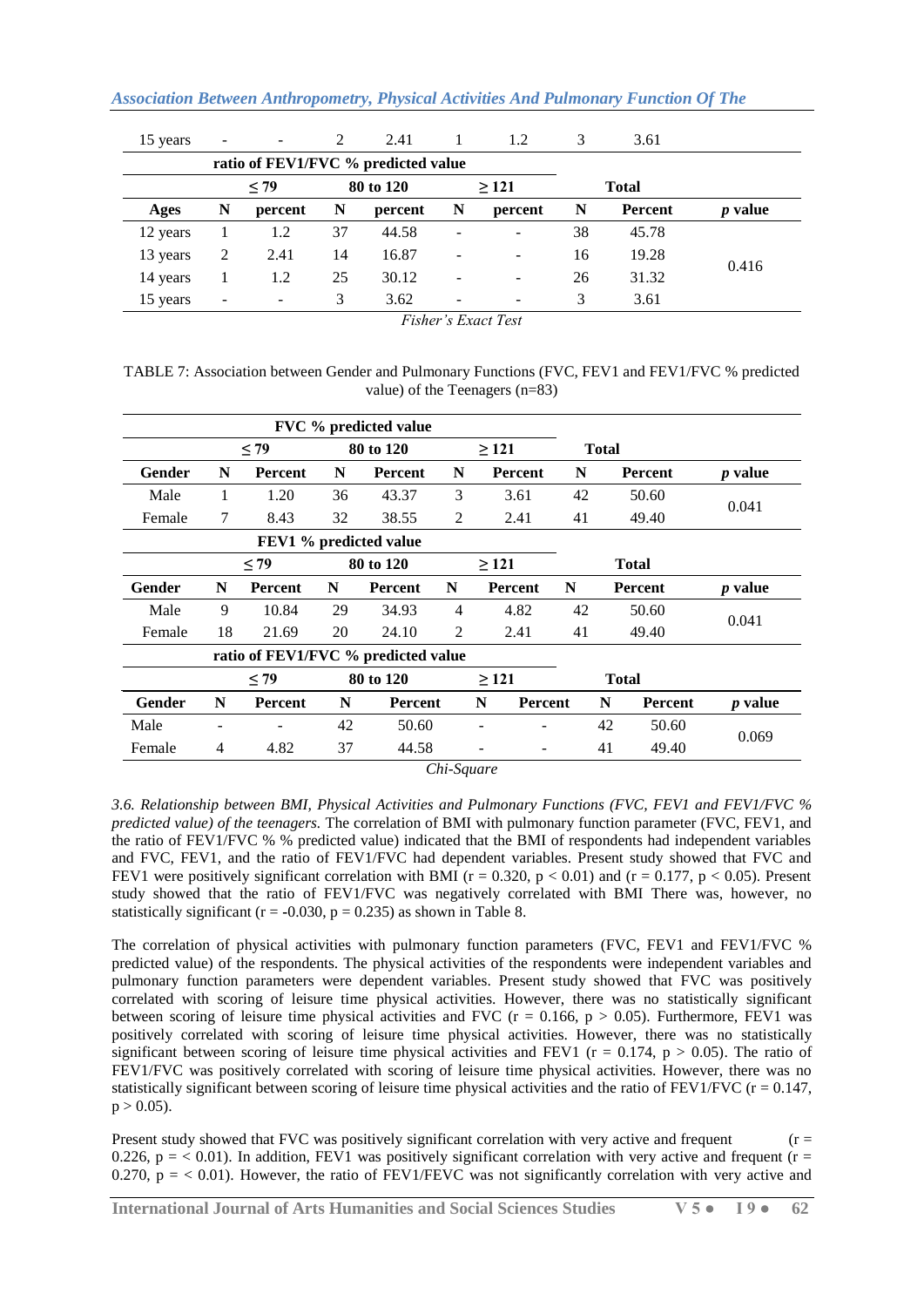frequent ( $r = 0.159$ ,  $p = > 0.05$ ). Regarding FVC, there was no significant correlation with daily physical activities. ( $r = 0.064$ ,  $p = > 0.05$ ). FEV1 was no significant correlation with daily physical activities. ( $r = 0.066$ ,  $p = 0.05$ ). The ratio of FEV1/FVC was not significantly correlation with daily physical activities (r = 0.015, p  $=$  > 0.05). Furthermore, it showed that FEV1 was positively significant correlated with overall physical activity  $(r = 0.227, p = 0.01)$ . However, the correlation of FVC and the ratio of FEV1/FVC with overall physical activity were not statistically significant ( $r = 0.214$ ,  $p < 0.05$ ) and ( $r = 0.102$ ,  $p < 0.05$ ) as shown in Table 8.

| TABLE 8: Relationship between BMI, Physical Activities and Pulmonary Functions (FVC, FEV1 and |  |
|-----------------------------------------------------------------------------------------------|--|
| FEV1/FVC % predicted value) of the teenagers. $(n=83)$                                        |  |

| <b>Pulmonary function parameters</b> |                                      | BMI      | <i>p</i> value        |  |  |  |  |
|--------------------------------------|--------------------------------------|----------|-----------------------|--|--|--|--|
| <b>FVC</b>                           |                                      | $.320**$ | 0.003                 |  |  |  |  |
| FEV1                                 |                                      | $.218*$  | 0.0.47                |  |  |  |  |
| <b>FEV1/FVC</b> ratio                | $-0.030$                             | 0.786    |                       |  |  |  |  |
|                                      | <b>Pulmonary function parameters</b> |          |                       |  |  |  |  |
| <b>Physical Activities</b>           | <b>FVC</b>                           | FEV1     | <b>FEV1/FVC</b> ratio |  |  |  |  |
| Leisure times physical activities    | .166                                 | .174     | .147                  |  |  |  |  |
| Very active and Frequent             | $.226*$                              | $.270*$  | .159                  |  |  |  |  |
| Daily                                | .064                                 | .066     | .015                  |  |  |  |  |
| Overall Physical activity            | .214                                 | $.227*$  | .102                  |  |  |  |  |

(*Spearman's r*) *\*\* = 0.01 level, \* = 0.05 level*

# **IV. Discussion**

A cross-sectional, correlation study design was carried out to study the association between anthropometry, physical activities and pulmonary function of the teenagers. Data was collected by physical activity questionnaire for older children  $(PAQ - C)$  and Body mass index (BMI) was computed as the participants' weight (kg) divided by the square of their height (m) was determined based on WHO BMI classification [1] and pulmonary function parameters were measured by using spirometer (vitalograph).

According to the findings, the age of the teenagers was varied from 12 years to 15 years and from grade eight from grade nine, and from grade ten. Almost equal numbers of male and female were involved. According to the findings, the minimum height was 131 cm and the maximum height was 173 cm. The minimum weight (Kg) was 26 Kg and the maximum weight (Kg) was 97 Kg.

According to the analyzed data that the first most physical activity respondents had done was walking for exercise, second most physical activity they had done was jogging or running and dancing, and the third most physical activity they had done was skipping. Besides, the least had done physical activity was volleyball. It seems that most of the respondents did physical activity for easily accessible sports owing to time limitation in day to day life activity.

According to the finding, Pulmonary function expressed in percent predicted value of FVC, FEV1 and FEV1/FVC ratio of the teenagers. Mean and SD of FVC was (93.25±13.779). Mean and SD of FEV1 was (86.23±15. 422). And, Mean and SD of FEV1/ FVC was (92.52±6.938).It showed that levels of % predicted value of force vital capacity (FVC) revealed that  $(n=8, 9.6%)$  students were found in equal and less than 79,  $(n=68, 81.9 \%)$  students were found to be between 80 and 120 and  $(n=7, 8.4 \%)$  students were found in equal and more than 121 among the respondents. Levels of % predicted value of expiratory volume at the 1st second (FEV1) revealed that (32.5 %, 27) students was found to be equal and less than 79, (60.24 %, 50) students was found to be between 80 and 120, and (7.2 %, 6) students was found to be equal and more than 121 among eighty three respondents. Levels of % predicted value of the ratio of FEV1/FVC of the respondents revealed that (4, 4.8 %) students were found to be equal and less than 79, (79, 95.2 %) students were found to be between 80 and 120, and no students were equal and more than 121 among eighty-three respondents.

The current study showed that association between ages and pulmonary function (FVC, FEV1 and ratio of FEV1/ FVC % predicted value) was not statistically significant (p values: 0.248, 0.085 and 0.416). It is similar with the study of Nasr, et al (2014) which reported that none of the parameters showed significant correlation with age [17]. Finding of the current study revealed that associations between gender and pulmonary function parameters (FVC and FEV1 % predicted value) were statistically significant (p values: 0.041 and 0.041).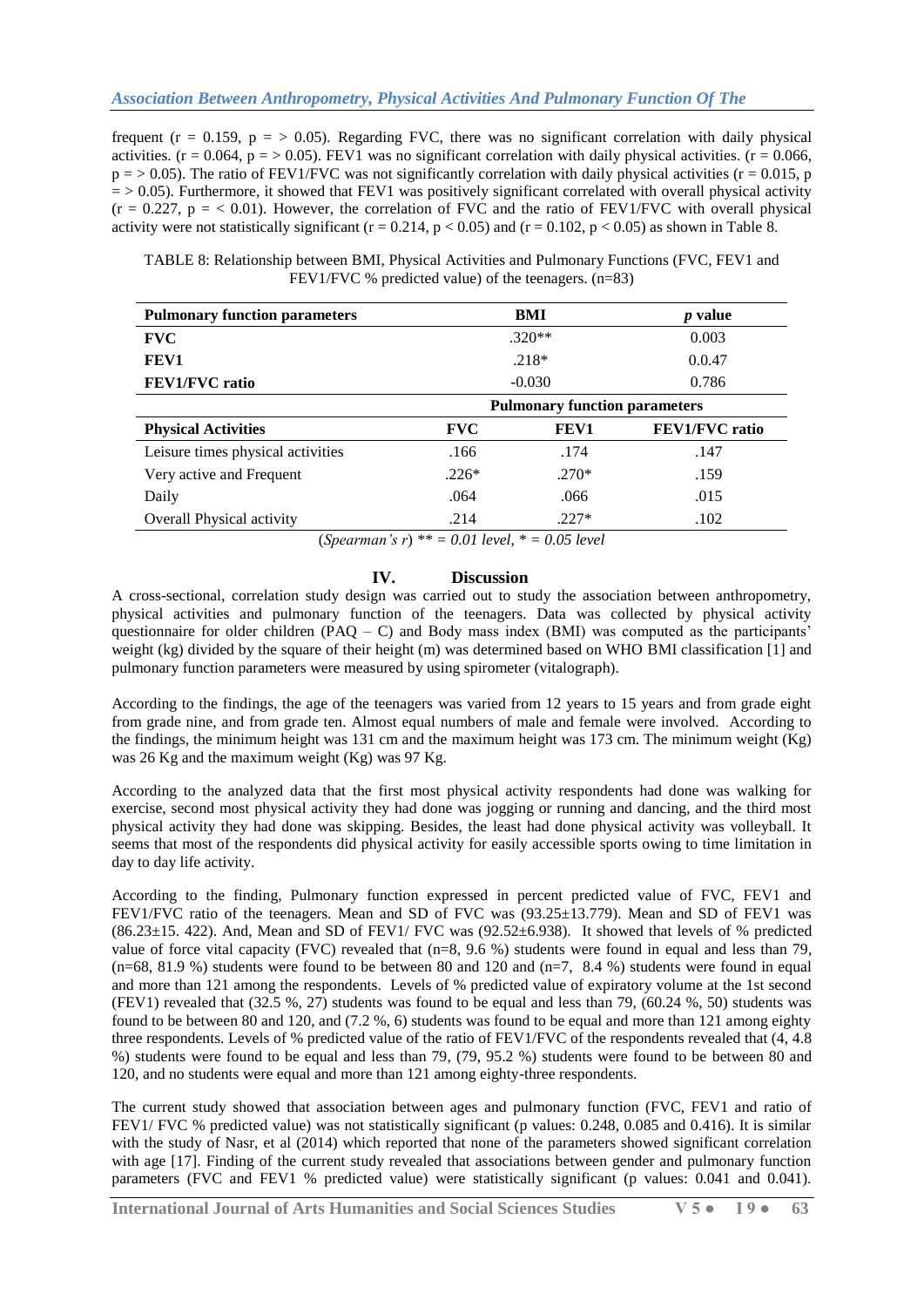Current study revealed that mean and SD of FVC was  $(93.25 \pm 13.779)$ . Mean and SD of FEV1 was  $(86.23 \pm 15.779)$ 422). It was similar to the study of da Silva, Wehrmeister, et al (2016) which found that boys had higher mean value of FVC, FEV1 than girls with regard to overall pulmonary function parameters [18].

In present study, the correlation of BMI with pulmonary function parameters (FVC and FEV1 % predicted value) were positively significant correlation ( $r = 0.320$ ,  $p < 0.01$ ) and ( $r = 0.218$ ,  $p < 0.05$ ). The similar finding of Mohammed, Maiwada and Sumaila (2015) in which all the anthropometric variables had significant relationship with pulmonary function parameters (FEV1 and FVC) among primary school children [4]. In this study was also different from the finding of Koraddi, Bagali and Aithala (2015). It showed negative correlation of BMI with FVC and FEV1 which were not statistically significant [19].

Finding on this study showed that more students were underweight ( $\leq 18.5$  Kg) as well as pulmonary function (FVC and FEV1) were equal and less than 79 % predicted value. Spirometeric opinion also showed that seven of the students had restrictive pulmonary function. Study of Koraddi, Bagali and Aithala (2015) was also found the similar results [19]. On the other hand, this finding is in agreement with that of Pellegrino, et al (2005), pointed out to the presence of a restrictive ventilatory defect may be suspected when VC is reduced and the FEV<sub>1</sub>/VC is increased ( $> 85 - 90\%$ ). A reduced VC by itself does not prove a restrictive ventilatory defect. It was evidence that there was no result of FEV1/FVC ratio for equal and less than 79 from the spirometer come out [20]. The possible reason in this study, they could not forcefully blow out into the spirometer after taking a deep breath or it may be restricted to capacity of lung to expand and hold normal amount of air. The ratio of FEV1/FVC % predicted value was negatively correlated with BMI and it was not statistically significant (r = -0.030,  $p = 0.193$ ). [Banerjee,](https://www.ncbi.nlm.nih.gov/pubmed/?term=Banerjee%20J%5BAuthor%5D&cauthor=true&cauthor_uid=24701468) et al (2014) mentioned that BMI in non-obese subjects is not significantly associated with pulmonary function parameters (FVC, FEV1, and ratio of FEV1/ FVC % predicted value) [21].

The results of the present study revealed that FVC, FEV1 and the ratio of FEV1/FVC were no significant correlation with leisure time physical activities (r = 0.166, p > 0.05), (r = 0.174, p > 0.05) and (r = 0.147, p > 0.05). Difference from a recent study, cross sectional survey of children and adolescents between the age group 6 and 17 years in the Korean reported that physical fitness tests were significantly correlated with FVC and FEV1 [22]. Therefore, leisure time physical activities need to be more an encouraged to improve school students' pulmonary function.

Based on the observations, da Silva, et al (2016) suggested that regular physical activity has positive effects on lung development during growth period [18]. It is desirable to promote physical fitness and health as very basic of the physical activities like games and sports [23]. Moreover, regular physical activity can positively change to lung health. And a prospective cohort study of Nechuta, et al (2015) have shown that exercise participation in adolescence appeared to be more strongly associated with reduced risk of cancer mortality among all participants [24]. Furthermore, Fatima, Rehman, Saifullah, and Khan, (2013) stated that an improving in the pulmonary function parameters have showed to effect of physical exercise [25].

The results of the current study revealed that FVC was positive correlated and statistically significant  $(r = 0.226,$ p < 0.05) with scoring of very active and frequent physical activities engaged. Similar results were also found in a cross-sectional study of Khashaba (2015). It was reported that pulmonary function measurements differed significantly according to students' physical activity levels, highest values among students with high physical activity levels and least values among students with low physical activity levels [26]. Physical activity in teen years may contribute to the development of healthy adult lifestyles [27].

Another similar result was also found that physical activity was significantly associated with lung function development among Chinese girls aged 9–11 years [28]. Therefore, physical activity in teenager requires addressing a number of sports or games. On contrary to another study in Tunisia among the children aged 6 -6 years no association was found between physical activity and absolute values of FEV1 [29]. Menezes, et al (2012) had stated that many variables are more likely to influence girls' than boys' lung function [30].

Furthermore, Bae, et al (2015) also suggested that aerobic exercise and an exercise program to increase muscle strength and power is needed in order to improve the pulmonary function of children and adolescents [22]. According to finding of Irandoust (2015), FVC and FEV1 were significantly improved in aerobic exercise of high school obese adolescence [6]. Therefore, it is possible that the higher pulmonary function parameters of the teenagers indicate that physical activity like sports may have a positive impact on pulmonary functions.

The findings the present study revealed that none of the pulmonary function parameters (FVC, FEV1, and FEV1/FVC % predicted value) was not statistically significant with scoring of daily physical activities even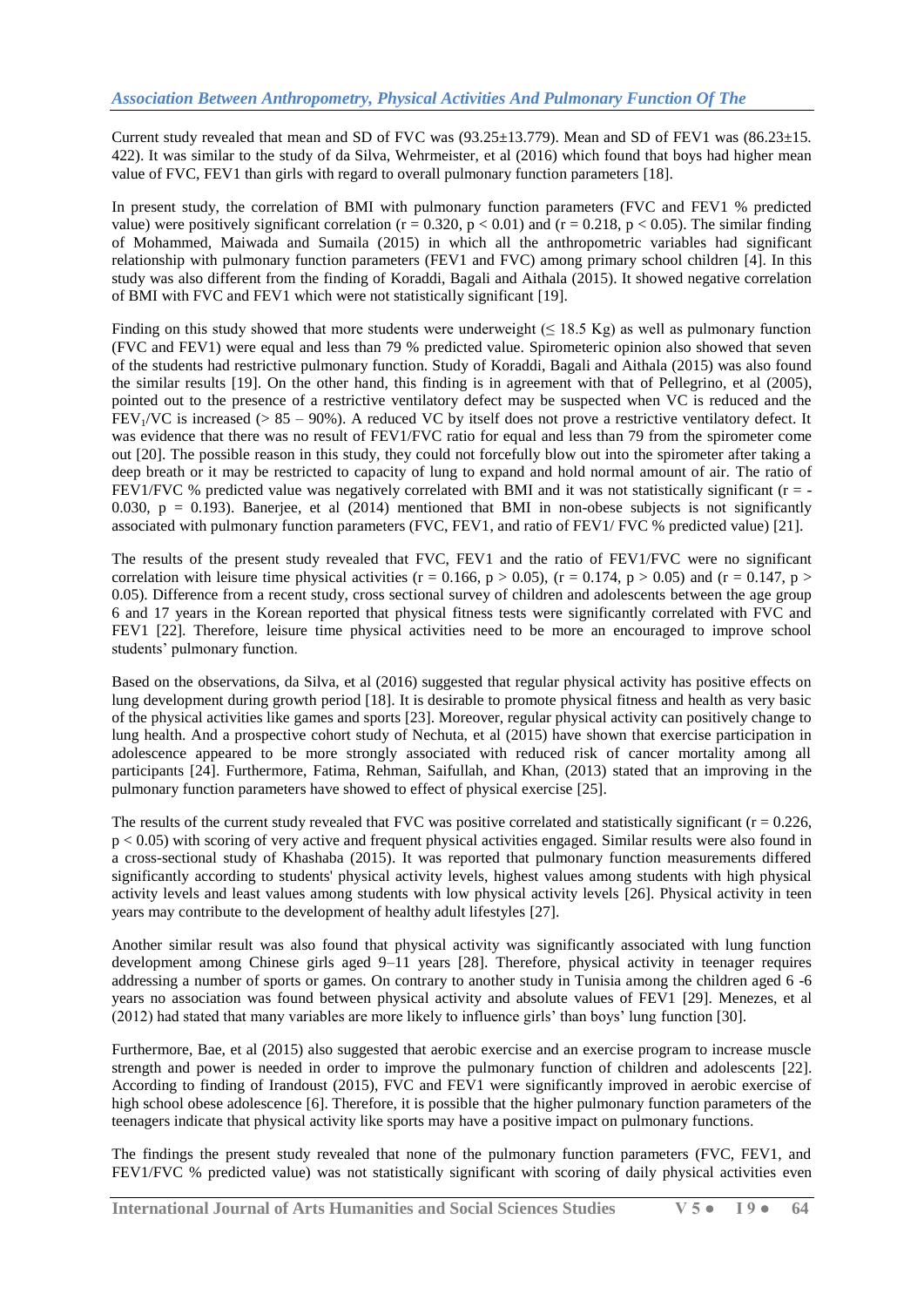though it was positively correlated with scoring of daily physical activities. Likewise, da Silva, Ripka, Ulbricht (2016) reported that there was no significant association between pulmonary function test and time physical activity in either gender [31]. Present study proved that of daily physical activity during the last week could not improve pulmonary function parameters obviously.

Other possible mechanism may an affect on pulmonary function. Furthermore, previous studies among middleaged and older Chinese assessing the relationship between regular physical activity and mortality from all causes and circulatory diseases have reported significantly associations [32]. One study proved that pulmonary function can be improved by doing regular long-term physical exercise which is likely due to improved respiratory muscles power [33]. Hallal, et al (2006) stated that teenager physical activity provides a long-term protective effect on bone health other than teenage physical activity provides a short-term benefit refers to bone and mental health [27]. Hence, appropriate interventions, such as prescribed physical activity programs, may prevent lung function deterioration in these teenager respondents.

Chaitra, et al (2012) reported that the significant positive relationship between after 16 weeks of aerobics training and pulmonary function (FVC and FEV1) increased in healthy young men [34]. In previous studies, a cross sectional analytical observational assessment of normal school children between the age group 12 and 14 years in the India reported spirometric parameters for boys were higher than girls and boys except for the FEV1 % [35]. Furthermore, previous studies reported that spirometric variables increased after acute exercise and the values were higher in boys than in girls. Among spirometric variables, the values of FVC and FEV1 increased after acute exercise in both males and females [36]. Ji, Wang, Liu and He (2013) has however reported that physically active girls had significantly higher FVC than in active girls [28]. On contrary with Ana, et al (2012) reported to forced expiratory volume in 1 second was not associated with physical activity whereas FEV1 was reduced among girls who were inactive [37].

The finding of the present study revealed that total scoring of physical activity was statistically significant and positively correlated with pulmonary function parameter (FEV1 % predicted value) as well as weak linear relationship between total scoring of physical activity and FEV1 ( $r = 0.066$ ,  $p = > 0.05$ ). In previous studies, Menezes et al (2012) stated that as compared with total physical activity, leisure-time physical activity was generally more strongly associated with lung function parameters. It was found that more physical activity in teenagers is related to improved pulmonary function [30]. The current study proved that very active and frequent physical activities had better pulmonary function parameters (FVC, FEV1, and FEV1/FVC % predicted value) than that of overall physical activities.

The findings of this study are also consistent with the results of a study by da Silva et al (2016) have reported that total, and vigorous-intensity physical activity was significantly associated with pulmonary function (PF) gain. Some recommended physical activity to change pulmonary function [18]. A study in Brazil had stated that both physical activity and lung function are related to non-communicable diseases, which represent the largest share of the burden of disease in the world [38]. Therefore, physical activity promotion strategies are needed to improve pulmonary function and general health.

# **V. Conclusion**

This is the study on association between anthropometry, physical activities and pulmonary function of the teenagers in No (1), B.E.H.S, Lanmadaw Township, Yangon region. In this study, description of anthropometry, physical activities and pulmonary function parameters are included. Among the students, most of the participants were 12 years old students and male are the commonest in this study. This study demonstrated that less the number of students was found to have mild restriction of pulmonary function due to lack of the respiratory muscle performance enhancement. Furthermore, it was found that more physical activity can help better pulmonary function than least physical activity among teenagers. Therefore, further study has to be conducted in a large sample size to validate these preliminary findings.

# **Limitation of the Study**

Findings of the study could not be representative of all teenagers rather than the teenagers from No (1) BEHS, Lammadaw Township. Self- reported tool for physical activity in term of physical activity questionnaires for older children based on recall of the last 7 days physical activity was used instead of direct measurement of physical exertion which might be influenced by recall bias. Body mass index (BMI) was obtained based on height and weight measurement rather than defining percentages of body fat and lean mass. A larger population may allow the detection of significant association among teenagers because limitation in sample size affected on outcomes of the results.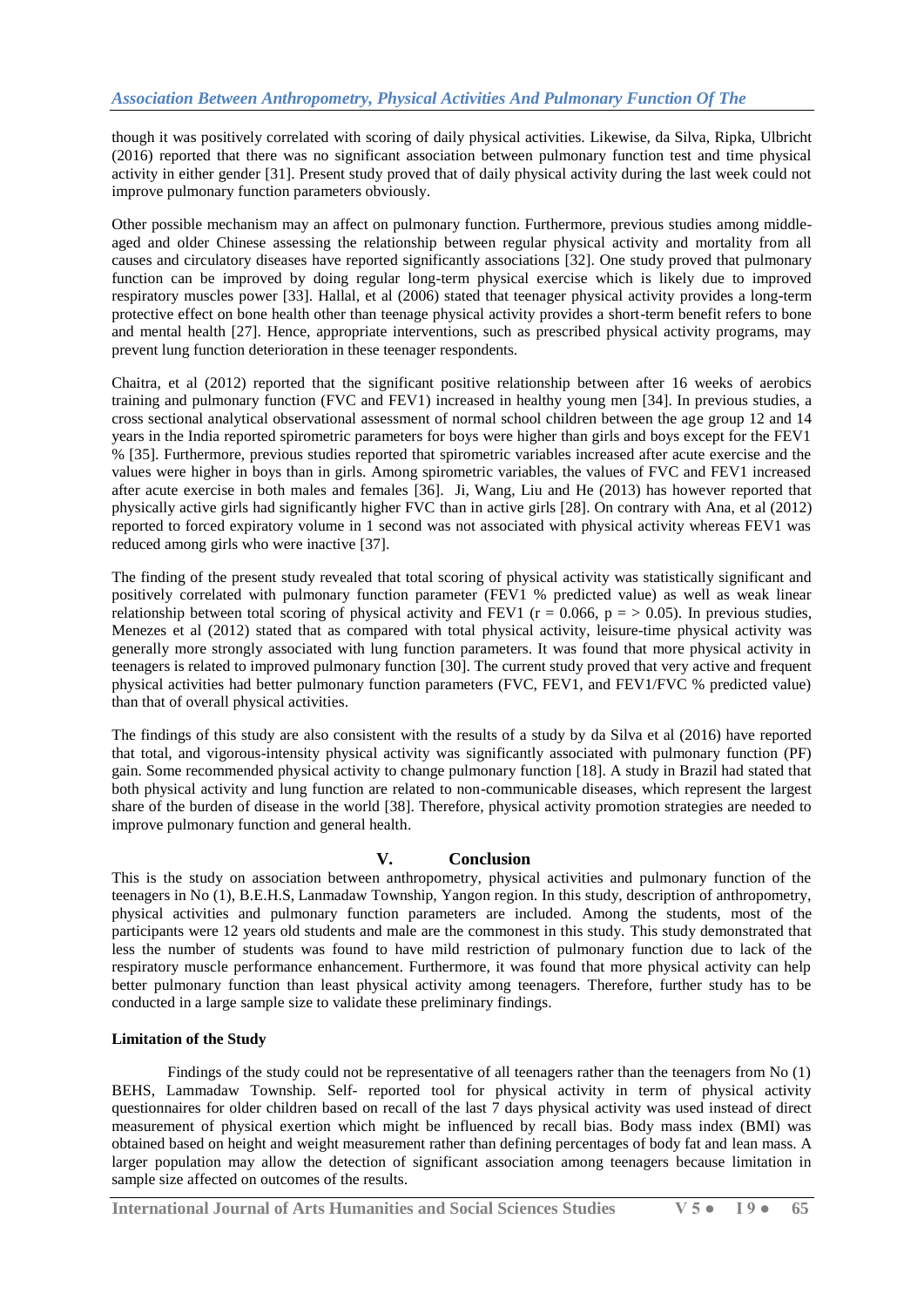### **ACKNOWLEDGEMENTS**

The author would like to express to all students who are attending grade eight, nine and ten No (1), B.E.H.S, Lammadaw Township, Yangon region for their participation in this study. And my deepest gratitude goes to Professor Dr. Myat Thandar, (Rector), Professor Daw Naw Clara (Professor/head), Community Health Nursing Department, Professor Myint Htay (Professor/Head), Department of Fundamental Nursing, Dr Htun Nay Oo (Lecture/Head), Department of Physiology, and Daw Win Win Mar (Assistant Lecturer) Community Health Nursing Department, University of Nursing, Yangon and all the honorable professors, lecturers and assistant lecturers for their guidance, encouragement and support throughout the postgraduate course of Master of Community Health Nursing. Finally, I wish to express my heartfelt gratitude to Professor Win Naing, Professor & head, Department of Respiratory Medicine, Yangon Specialty Hospital/University of Medicine (1), and U Toe Maung (THN), trained occupational nurses for spirometer (vitalograph) from Ahlone Township, Occupational and Environmental Health Division for their support and valuable suggestions throughout this study.

#### **REFERENCES**

- [1] World Health Organization. Child growth standards*.* Physical status: *the use and interpretation of anthropometry*, 2017, WHO*.*
- [2] J. Kivastik. *LUNG FUNCTION IN ESTONIAN SCHOOLCHILDREN: relationship with anthropometric indices and respiratory symptoms, reference values for dynamic spirometer.* University of Tartu, Tartu, Estonia.
- [3] B.A. Woodruff & A. Duffield, Anthropometric assessment of nutritional status in adolescent populations in humanitarian emergencies. *European Journal of Clinical Nutrition.* 56, 2002, 1108– 1118.
- [4] J. Mohammed, S.A. Maiwada & F.G. Sumaila. Relationship between anthropometric variables and lung function parameters among primary school children. *Annals of Nigerian Medicine*. 9(1), 2015.
- [5] B.R. Narayan & S. Lava. Effects of Type Sports On Pulmonary Function Tests: A Comparative Study In Nepalese Settings. *Effects of Sports on pulmonary functions: Journal of Nobel Medical Collage*. 2(1:3), 2010, 18-21.
- [6] K. Irandoust. The Effects of Selected Aerobic Exercises on Pulmonary Functions of High School Obese Girls. *International Journal of School Health*. 2(4), 2015.
- [7] J. Devershetty, S. Metta, S. Uppala & G. Kamble. *Effect of obesity on pulmonary function tests in apparently healthy young.* 2015.
- [8] Ministry of Health. *Health in Myanmar*. 2014, Ministry of Health, The Republic of Union of Myanmar: Nay-Pyi-Taw.
- [9] Ministry of Health. *Health in Myanmar*. 2012, Ministry of Health, The Republic of Union of Myanmar: Nay-Pyi-Taw.
- [10] A. Navcoya. *Importance of school health education.* 2014.
- [11] YGH (Yangon General Hospital) Annual Statistical Report. *Annual Statistical data from Yangon General Hospital.* 2015 & 2016, Yangon Region, Myanmar.
- [12] Center for Disease Control and Prevention. *Tends in asthma prevalence, health care use, and mortality in the United State, 2001-2010*. 2012, CDC.
- [13] American Lung Association. Chronic Obstructive Pulmonary Diseases (COPD): *Lung Health and disease*. 2016, American Lung Association.
- [14] L.Naing, T.Winn & B.N. Rusli. Medical Statistics: Practical Issue in Calculation the Sample Size for Prevalence Studieds. *Archives of Orofacial Sciences*. 1, 2016, 9-14.
- [15] J.D. Johnson & W.M. Theurer. A Stepwise Approach to Interpretation of Pulmonary Function Tests. *Am Fam Physician*. 89 (5), 2014, 359 - 366.
- [16] N. Burns & S.K. Grove. *The practice of Nursing research: Appraisal synthesis, and generation of*   $evidence.2009, 6<sup>th</sup>$  ed. Philadelphia: Elsevier Saunders.
- [17] A.B. Nasr, H.A. Abdullah, H.A. Mostafa, A.El-D. Magdi, M.E. Basem, A.N. Noha & A.El-B. Eman. Reference Values for Lung Function Tests in Adult Saudi Population. *International Journal of Internal Medicine*. 3(3), 2014, 43-52.
- [18] B.G.C. da Silva, F.C. Wehrmeister, P.H. Quanjer, R. Pérez-Padilla, H. Gonçalves, B.L. Horta, P.C. Hallal, F. Barros, & A.M.B. Menezes. Physical Activity in Early Adolescence and Pulmonary Function Gain From 15 to 18 Years of Age in a Birth Cohort in Brazil. *Journal of Physical Activity and Health*. 13, 2016, 1164-1173.